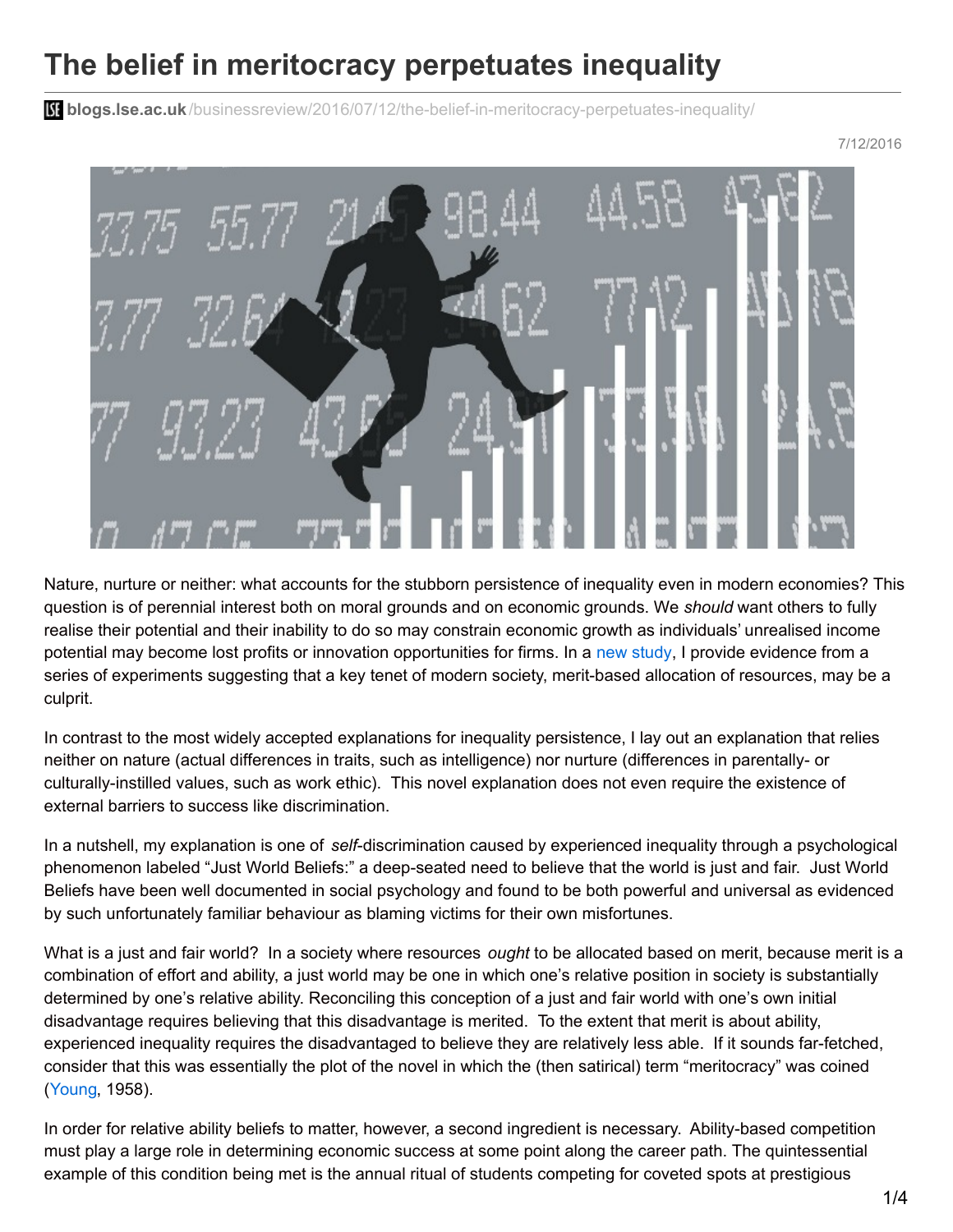colleges. To be clear, the logic is that if experienced inequality causes the disadvantaged to believe they are relatively less able, then because of their own *self-discriminatory* beliefs they are more reluctant than their actual ability would warrant to choose career paths depending on ability-based competition. Because these are exactly the career paths that confer economic success, initial disadvantage itself may make escaping disadvantage less likely.

To provide evidence for this source of self-perpetuating inequality, I conduct several experiments using a common methodology. I randomly assign unequal pay for an ability-intensive task (e.g., an IQ test). Participants know whether they are being relatively well paid or relatively poorly paid and that this assignment to pay level is random. After completing the task, I elicit participants' beliefs about their relative performance on the task, i.e., whether they performed above or below the median.

Since the task is constructed to be transparently about ability, participants' reported beliefs should be informative about their assessments of their relative ability: participants who report performing above the median on an IQ test are plausibly revealing they believe themselves to possess above-median intelligence. In order to rule out important and obvious confounds, I conduct additional treatments in which: i) everybody in a session is either well paid or poorly paid; as well as ii) other sessions in which pay is unequal but task performance depends more on effort than on ability (e.g., counting occurrences of a specific letter).

Results in all of my experiments support the view that experienced inequality undermines relative ability beliefs directly. Even though participants' actual performance never varies with pay level, those disadvantaged by my pay scheme believe they perform substantially worse. The pattern in beliefs that emerges is summarised in the figure below, reproduced from the paper. In this figure "PI Treatment" denotes that participants knew they were being paid unequally, whereas "Control" denotes that participants did not know about pay levels other than their own. The implication of the figure is that experiencing disadvantageous inequality ("Low Pay", "PI Treatment") significantly reduces the proportion of participants believing they were above-median performers relative to the same pay level without experienced inequality ("Low Pay", "Control"). At the same time, knowledge of advantage inflates performance beliefs.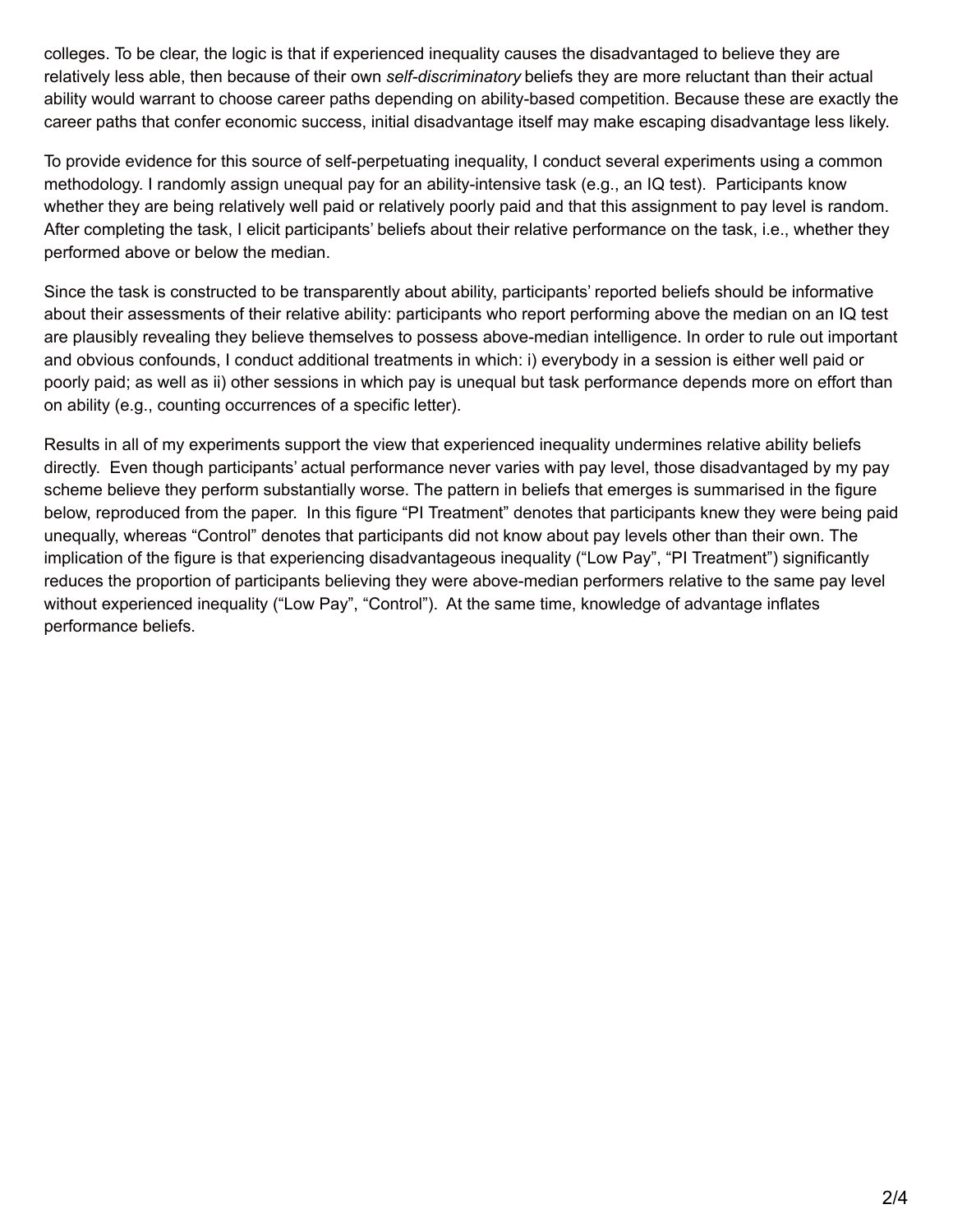

In a series of follow-up experiments, I show that the effect of experienced inequality on beliefs is not plausibly explained by changes in effort provision – a result that was already suggested by the lack of an effect on actual task performance. Moreover, I document that effect on beliefs is strong enough to affect participants' subsequent willingness to compete on an ability-intensive task.

Considered together, the implications of my findings are that policies aimed at eliminating external barriers to success may not be sufficient to eradicate inequality. When individuals must choose paths leading to success, inequality itself may lead the disadvantaged to select sub-optimally, *discriminating against themselves* in way that perpetuates initial inequality.

## ♣♣♣

*Notes:*

- This post is based on [Inequality](http://onlinelibrary.wiley.com/doi/10.1111/ecoj.12175/abstract) and Relative Ability Beliefs, The Economic Journal, Volume 126, Issue 593, *pages 907–948, June 2016*
- The post gives the views of its authors, not the position of LSE Business Review or the London School of *Economics.*
- *Featured image credit: Pixabay, Public [Domain](https://pixabay.com/en/entrepreneur-stock-exchange-pay-1428452/)*
- *Before commenting, please read our [Comment](http://blogs.lse.ac.uk/businessreview/comment-policy/) Policy.*